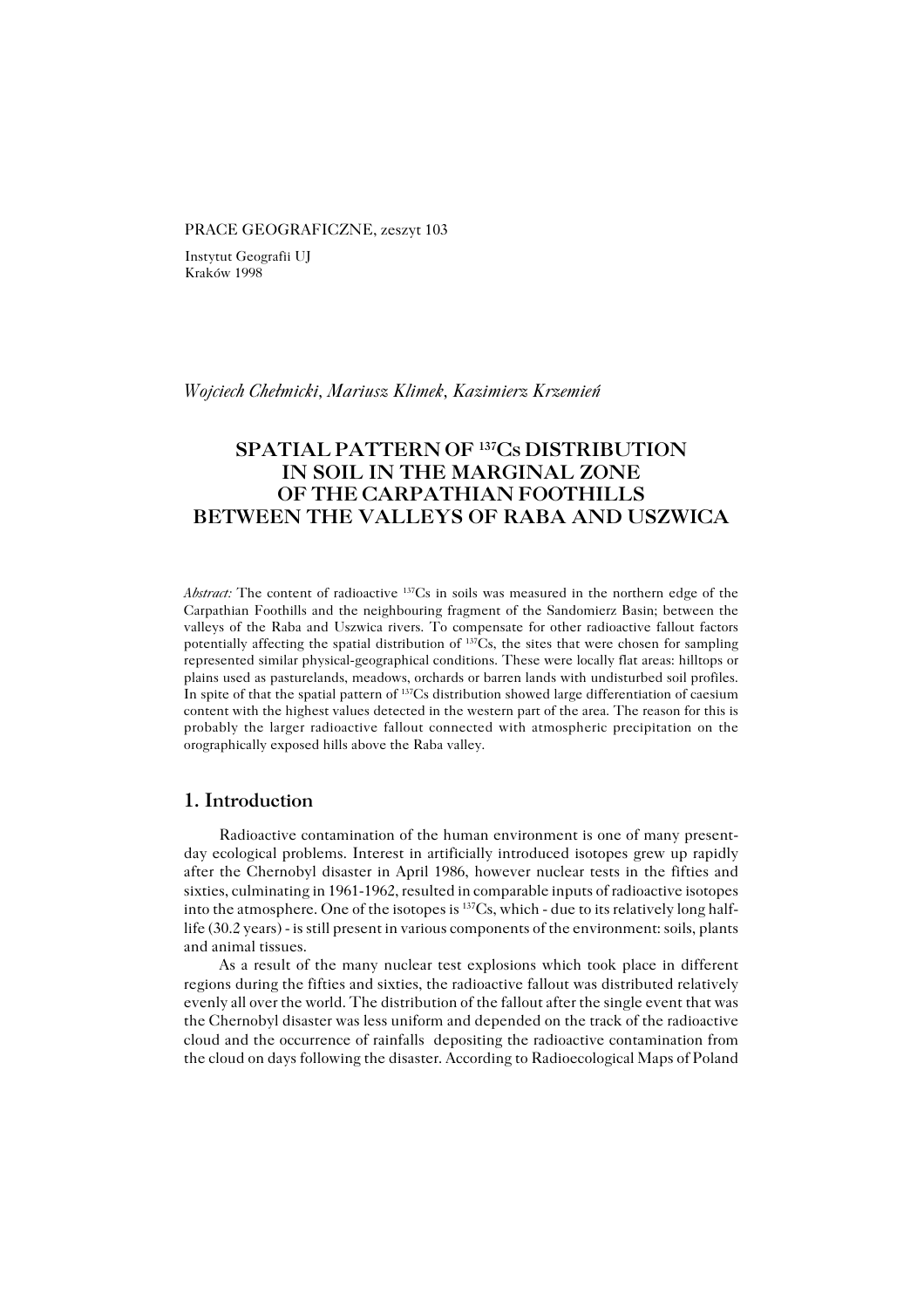

Fig. 1. Dominating processes influencing 137Cs distribution in soil.

Ryc. 1. Dominujące procesy wpływające na rozmieszczenie 137Cs w glebie.

(Strzelecki et al., 1993) and the report by the National Inspection of Environmental Protection (Zmiany sytuacji..., 1996), the areas of the highest 137Cs contamination in Poland generally coincide with areas affected by rainfall that occured on the last days of April and the first days of May 1986. Five years after the Chernobyl disaster (1991) the mean value of 137Cs radioactivity for the whole of Poland was 4.67 kBq m<sup>-2</sup> with the maximum value being 96 kBq m<sup>-2</sup> (Strzelecki et al., 1993).

After deposition onto the earth's surface,  $137Cs$  is strongly bound to fine soil particles and does not easily diffuse down the profile. This results in a vertical distribution pattern with relatively high radioactivity close to the soil surface, rapidly diminishing with depth.

Very often the assumption of uniformity of 137Cs fallout distribution within small areas is not supported by evidence gathered in the field. It has been documented by many authors (eg. Martz, De Jong, 1987; Loughran, Campbell, Elliott, 1990; Walling, Quine, 1990; Quine et al., 1997) that on slopes, even within small distances ranging from a few metres to a few tens of metres, 137Cs content in superficial layers of soil changes greatly. This suggests that the isotope fallout was, or still is, followed by the redistribution of radioactive particles by slope geomorphological processes: soil washout, erosion and redeposition (Chełmicki, Klimek, Krzemień, 1995). Being bound to soil particles 137Cs can be used as a tracer and indicator of the extent and intensity of soil erosion and deposition (Martz, De Jong, 1987; Loughran R.J., 1989; Walling, Quine, 1990, 1992; Lobb et al., 1995). The general rule is, that in places undergoing soil erosion the vertical distribution of 137Cs is characterized by the lack, or very small concentrations of the isotope, at all depths. In places where the soil is deposited the concentration is relatively high, even at a depth of several tens of centimetres or more. The depth depends on the thickness of the accumulated deposit at the base of slopes and in valley bottoms (Fig. 1).

Recent studies carried out in the vicinity of the Institute of Geography Research Field Centre in Łazy have focused on the small scale differences in 137Cs content in soil and the use of the isotope as a tracer in geomorphological research (Chełmicki, Święchowicz, 1992). Studies on typical slopes in the area have documented generally high levels of radioactivity in the deposits accumulated in the valley bottoms, while the midslope soils exhibit lower levels of radioactivity as a result of the most intensive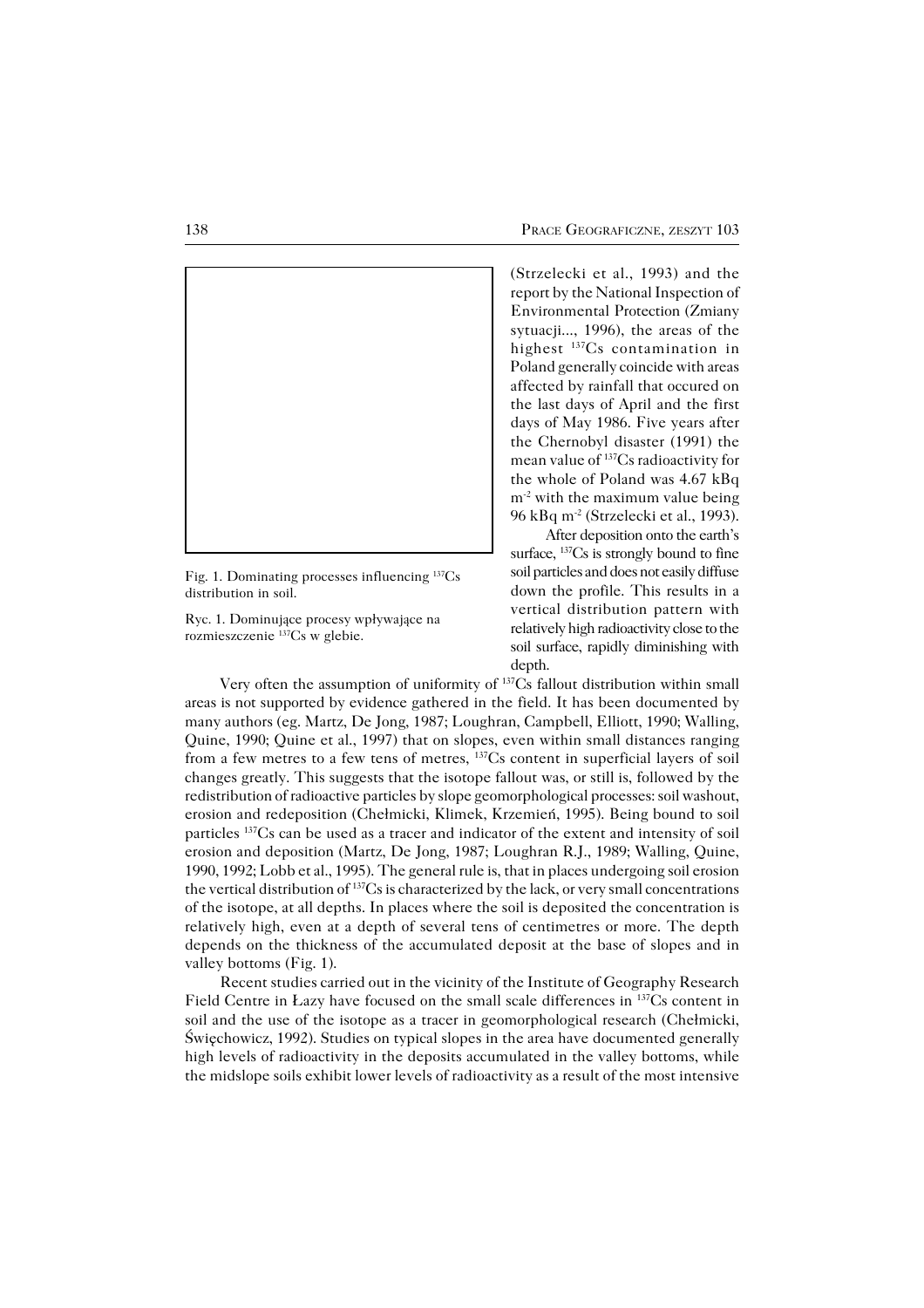processes of washout and erosion. For example, the variations in measured radioactivity between the various parts of a forested slope catena were as large as  $10,000$  kBq m<sup>2</sup>, which was more than half of the maximum value measured (Chełmicki et. al., 1993−1994).

The aim of this study is to recognize the spatial pattern of soil radioactivity on a larger scale (ca. 100 km 2 ). The area investigated was the northern edge of the Carpathian Foothills and the neighbouring fragment of the Sandomierz Basin situated between the valleys of the Raba and Uszwica rivers.

# **2. Area**

The area is about 160 square kilo− metres in extent with an elevation of between 194 and 364 metres a.s.l. (Fig. 2). The southern limit of the Sandomierz Basin comprises Miocene deposits; mostly silts, sands and gypsum. The foothill area consists of two steps. The lower one at an elevation of 200−280 m a.s.l. comprises folded Tertiary deposits (silts, marls, marly clays, gypsum, sandstones) of the Bochnia unit and the higher one, reaching 364 m, comprises Cretaceous and Tertiary flysch deposits of the Silesian unit. Bedrock geology is covered by very fine grained loess−like deposits of Quaternary age and flysch regolith. The thickness of the loess−like deposits is variable and can be as much as 20 metres in depth. The thickness decreases with increasing elevation or where the loess cover is completely removed. The dominating soils in the foothills are *Haplic Luvisols* and *Stagnic Luvisols* covering almost 80 per cent of the area (Skiba, Drewnik, Klimek, 1995), while in the Sandomierz Basin section − *Cambisols* and *Fluvisols*

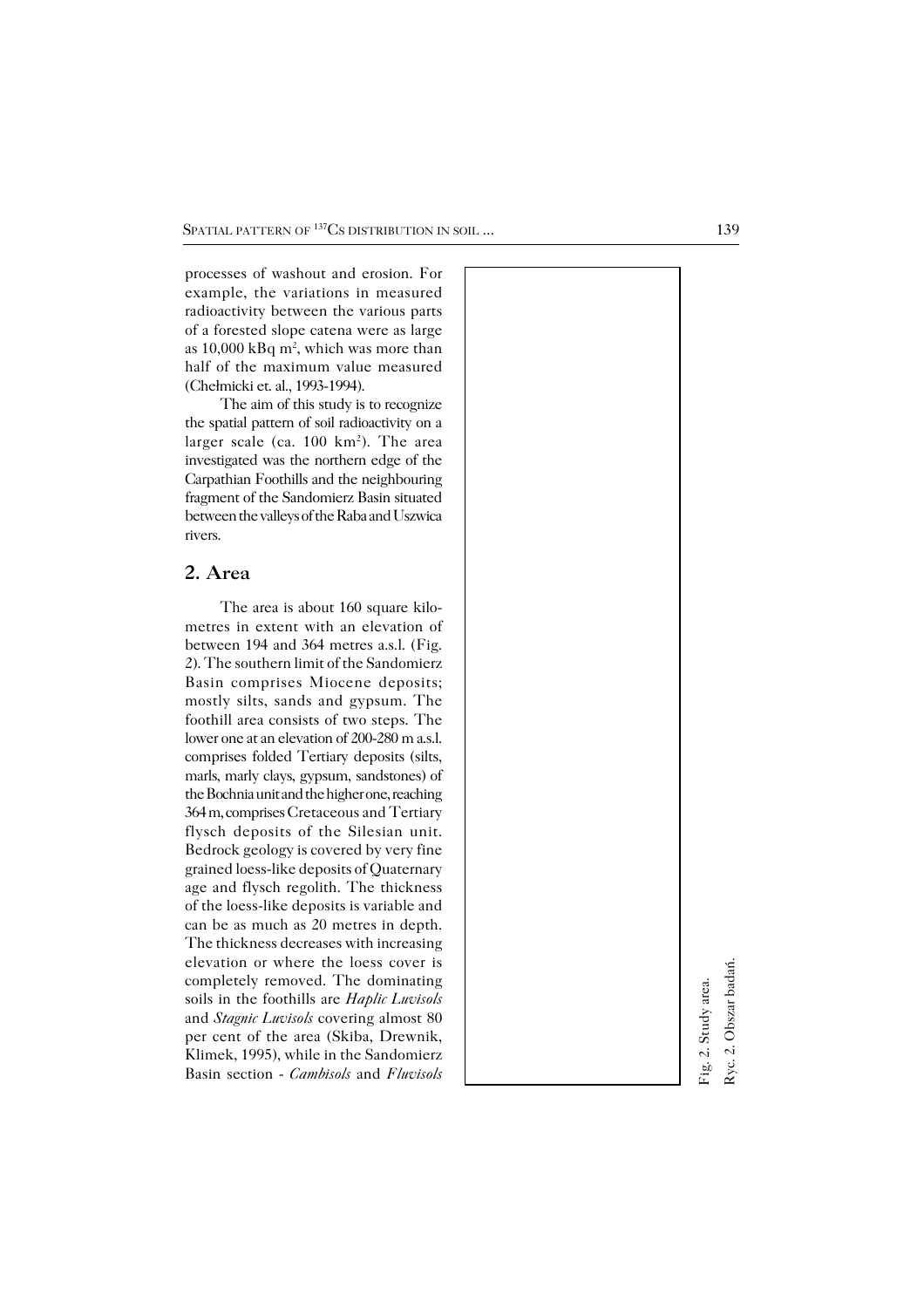

Fig. 3. Grain−size diagram for typical fine grained soils (after Klimek, 1995).

Ryc. 3. Uziarnienie typowych gleb pyłowych (wg Klimka, 1995).

dominate. Fine sized granulometry of the superficial material (Fig. 3) along with soil organic matter favours strong adsorption of 137Cs. Thus the spatial distribution of caesium may result from the primary (original) deposition, the extent and intensity of slope processes, the spatial and vertical distribution of organic matter in soil as well as the granulometry of the soil particles. According to the literature (Schuller, Handl, Trumper, 1988) there are also other parameters, like soil pH and exchangeable potassium content, that may influence the rate of 137Cs adsorption and, consequently, the pattern of spatial distribution.

The annual precipitation totals for the area under inves− tigation are about 600−650 mm.

Due to prevailing rain−bearing winds from the west and north−west and the orographic effect the hills dominating the Raba valley receive probably more precipitation then the central and eastern parts of the area, however because of the lack of meteorological posts (the only one is in Łazy) it cannot be documented.

# **3. Method**

### **3.1. Sampling sites**

To recognize the large scale pattern of the spatial distribution of 137Cs in soils it was important to measure <sup>137</sup>Cs content at sites with comparable physical-geographical characteristics. To avoid the influence of geomorphological position on 137Cs content, all sampling sites were located in flat areas of the Sandomierz Basin or, in case of the Foothills − on flat areas as hilltops and platforms. Thus the potential influence of soil washout or erosion on 137Cs distribution was excluded. Another condition was to exclude areas disturbed by agricultural practices or other activities causing vertical redistribution of soil material. Therefore the sampling sites were located on pasturelands, meadows, in orchards or derilict land. Due to their variable humus content, forested areas were also excluded from the research. The sampling took place in July 1994.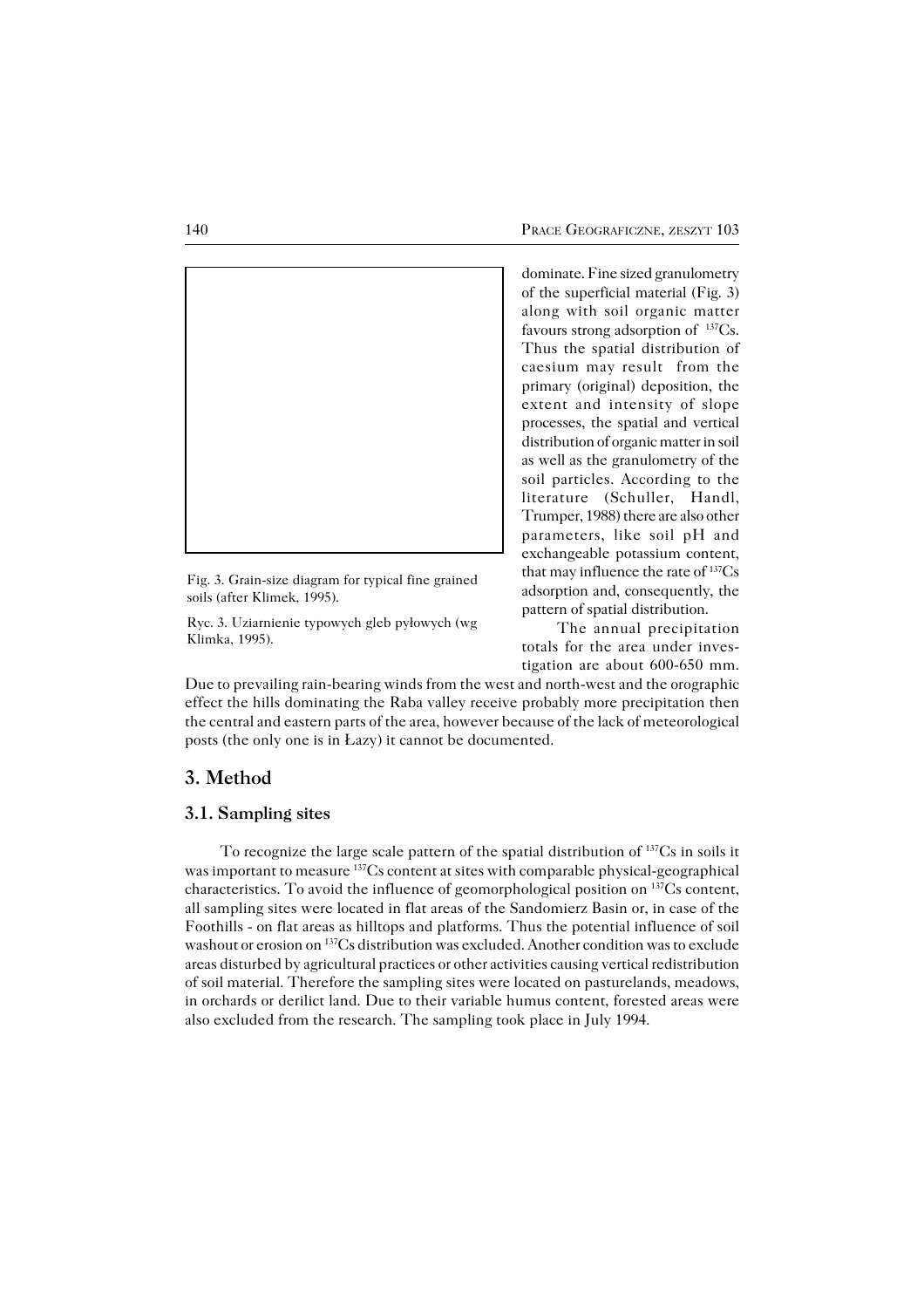### **3.2. Sampling techniques**

At each site three cores reaching to a depth of 10 cm were taken using a special core−sampler of a diameter of 45 mm. The three cores were mixed and taken to the laboratory where they were dried, and roots, plant remnants and other macroscopic objects were removed. This was followed by sample disintegration and seiving through a 1 mm mesh. Following this processing the samples were ready for radioactivity measurement.

#### **3.3. Radioactivity and additional analyses**

The measurements were performed at the Laboratory of Radioactive Contamination of Environment, Institute of Nuclear Physics, Cracow using low− background gamma spectrometers with germanium detectors, shielded by Pb walls plus Cd and Cu additional shielding. The spectra were evaluated using the P.I.M.P. computer code (Mietelski, 1989). The results were decay corrected for September 1, 1994 and expressed both in Bq kg<sup>-1</sup> and Bq m<sup>-2</sup>. The recalculation from Bq kg<sup>-1</sup> into Bqm−2 was to make the results comparable with the values presented in other papers or maps, eg Radioecological Maps of Poland (Strzelecki et al., 1993). The recalculation was based on the assumption that all detectable <sup>137</sup>Cs in soil is found within a layer 10 cm thick.

Additional analyses were grain−size distribution, soil pH measurements, the organic matter and exchangeable potassium content of the soil.

## **4. Results and discussion**

Spatial distribution of <sup>137</sup>Cs expressed in Bq kg<sup>-1</sup> and Bq m<sup>-2</sup> is shown in Fig. 4. The pattern of <sup>137</sup>Cs distribution in both cases is the same and does not depend on the units. In spite of the relatively small extent of the investigated area  $137Cs$  concentrations

Fig. 4. Distribution of 137Cs in soils in the Carpathian Foothills between the Raba and Uszwica rivers.

Ryc. 4. Rozkład 137Cs w glebach Pogórza Karpackiego między Rabą a Uszwicą.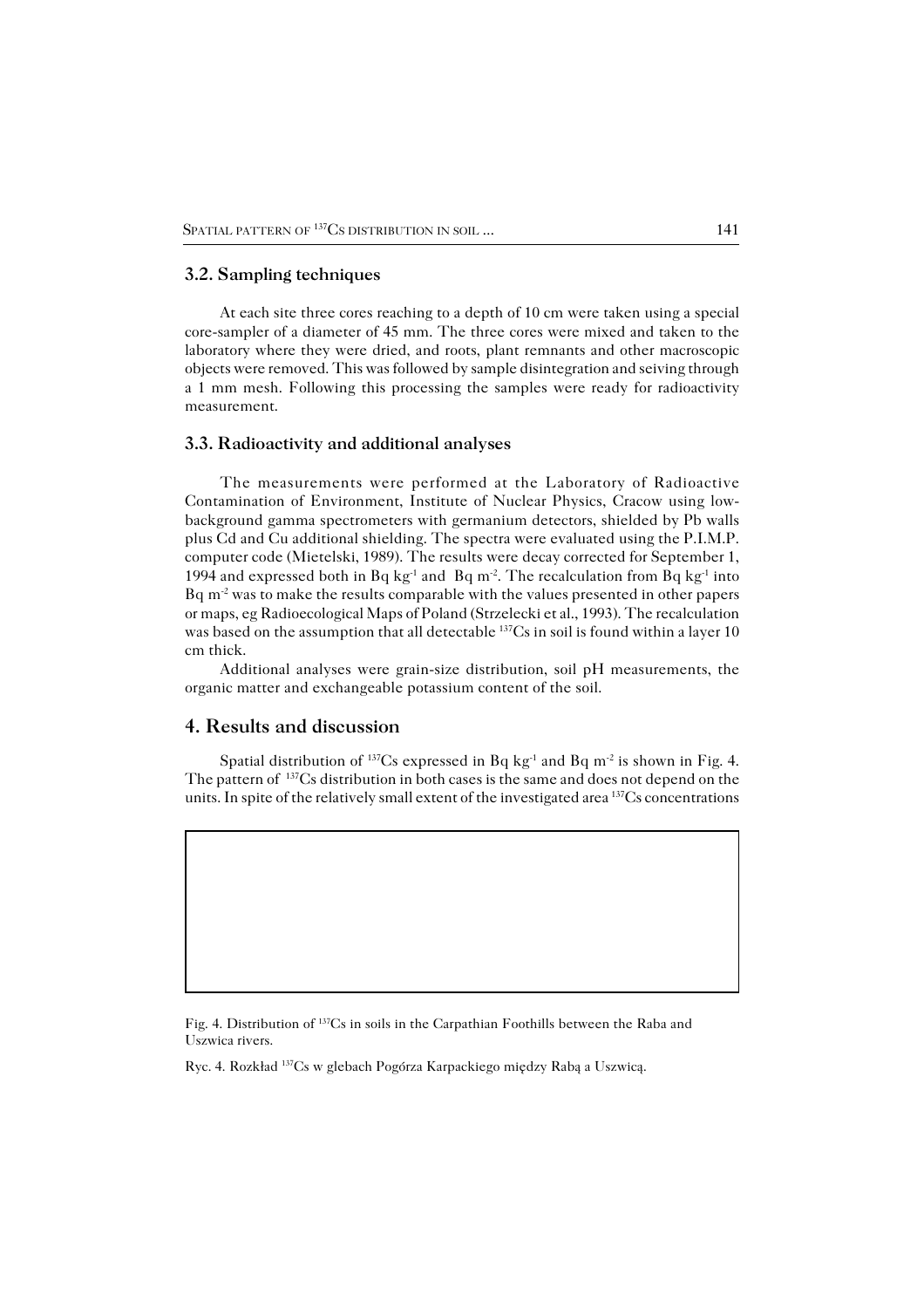Tab. 1. Comparison between the 137Cs radioactivity of soil in the marginal zone of the Carpathian Foothills and Poland (kBq m−2).

| Tab. 1. Porównanie aktywności <sup>137</sup> Cs gleb progu Pogórza Karpackiego i Polski (kBq m <sup>-2</sup> ). |
|-----------------------------------------------------------------------------------------------------------------|
|-----------------------------------------------------------------------------------------------------------------|

| Value<br>Wartość                           | Carpathian Foothills<br>Pogórze Karpackie | Poland*<br>Polska* |
|--------------------------------------------|-------------------------------------------|--------------------|
| average - średnia                          | 3.7                                       | 4.67               |
| standard deviation- odchylenie standardowe | 2.3                                       | 5.51               |
| maximum - najwyższa                        | 15.5                                      | 96                 |
| minimum - najniższa                        |                                           |                    |

\* after Strzelecki et al., 1993

are highly differentiated ranging from 11.0±1.1 Bq kg<sup>-1</sup> (1.07±0.1 kBq m<sup>-2</sup>) at the site situated east of the Uszwica valley to 160.8±3.8 Bq kg<sup>-1</sup> (15.5±0.5 kBq m<sup>-2</sup>) at the site situated in the western part of the foothill area. Mean concentration for all measured samples was 45 Bq kg<sup>-1</sup> with standard deviation 24 Bq kg<sup>-1</sup> or 3.6 and 2.33 kBq m<sup>-2</sup> respectively. The mean value expressed in kBq m<sup>-2</sup> can be compared with the mean for Poland as a whole which is about 30% higher than for the investigated area (Tab. 1). Generally the highest 137Cs concentrations were measured in the western part of the area while in the central and eastern parts 137Cs content varied and at first glance did not show any regularity. Generally, lower concentrations were found in the Sandomierz

Fig. 5. 137Cs concentration vs. grain−size, soil pH, K2O and humus content.

Fig. 5. Zależność koncentracji 137Cs od granulometrii, pH gleby, zawartości potasu wymiennego (K<sub>2</sub>O) i humusu.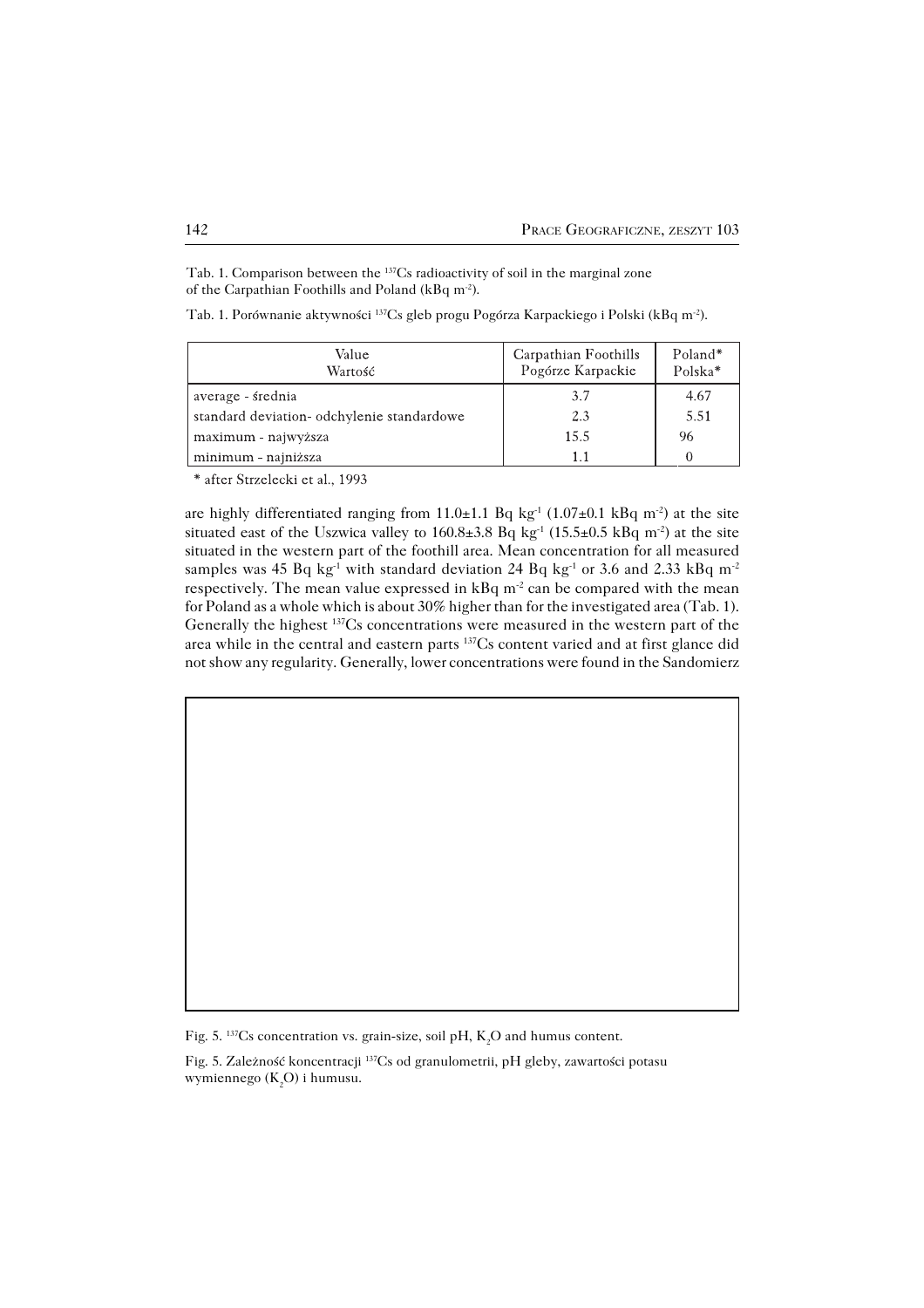Basin section. Comparison of the radioactivity of soil samples with their physical− chemical parameters (grain−size distribution, exchangeable potassium content and soil pH) did not establish any significant relationships (Fig. 5). The reason for this is the generally low differentiation of soil properties. The only parameter correlating (r=0.55) with concentration of <sup>137</sup>Cs is organic matter content. The more organic matter the higher caesium concentration.

In order to generalize the spatial pattern of <sup>137</sup>Cs distribution, the method of surface trend was used. The tool applied was the GIS package *Idrisi for Windows v. 1.0.* The values for the isotope concentration were placed into the raster layer covering the whole area and then the trend surfaces of 1st, 2nd and 3rd order were created using the module TREND and the results are shown at Fig. 6.

Fig. 6. Surface trend of <sup>137</sup>Cs distribution of 1st (A), 2nd (B) and 3rd (C) order (Bq kg<sup>-1</sup>).

Ryc. 6. Trend powierzchniowy rozkładu 137Cs w glebie; A − trend 1. stopnia, B − trend 2. stopnia, C − trend 3. stopnia (Bq kg−1).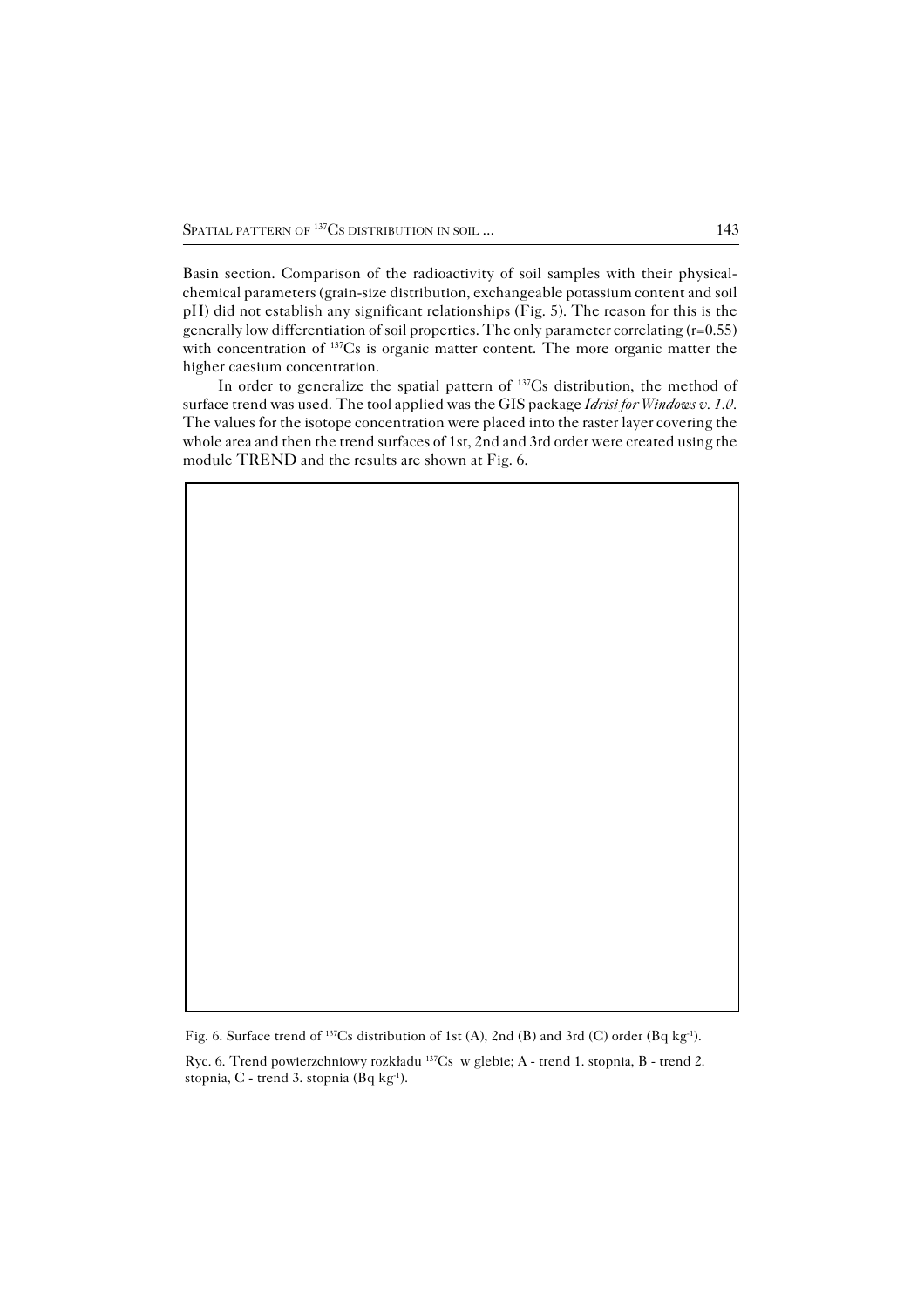The trend surfaces support the first impression of higher caesium content in the western part of the area and generally a lower content in the eastern part. The only explanation for this general difference can be the larger precipitation totals in the western part of the region introducing radioactive <sup>137</sup>Cs after the Chernobyl disaster. Due to the lack of meteorological posts (the only one in the area is at Łazy) we can not provide conclusive evidence of this, but the general rule for this part of Poland is that hills and slopes exposed to air−masses advecting from W and NW receive more precipitation than hills and slopes which are not exposed to air−masses from W and NW. The hills dominating the Raba valley fulfil this condition.

The results also suggest one more conclusion. As a result of the many studies on post−Chernobyl radioactive contamination that were carried out in Poland over recent years, isoline maps of 137Cs concentration were published (Mapy..., 1992). This study has demonstrated that due to the extensive differentiation of <sup>137</sup>Cs content in soil, even within small distances, these isoline maps give an extremely generalized picture of the distribution which, when applied to small areas, may lead to false conclusions.

### **Acknowledgements**

The project was sponsored by the Committee for Scientific Research (KBN -Project PB 0389/P2/93/04) and the Jagiellonian University. We wish to thank Jerzy W. Mietelski, PhD and Mirosława Jasińska, MSc from the Institute of Nuclear Physics, Kraków for their collaboration, help and advice. Ivan Kent did his best to improve the English of the manuscript.

### **References**

- Chełmicki W., Klimek M., Krzemień K. (1995): *Występowanie radioizotopu <sup>137</sup>Cs w glebach progu Pogórza Karpackiego między Rabą i Uszwicą* [in:] L. Kaszowski (ed.), *Dynamika iantropogeniczne przeobrażenia środowiska przyrodniczego progu Karpat między Rabą a Uszwicą,* Instytut Geografii UJ, Kraków.
- Chełmicki W., Święchowicz J. (1992): *Application of Cs−137 and soil trapping methods for studying slope processes in the Carpathian Foothills*, Pirineos, 139.
- Chełmicki W. Święchowicz J., Mietelski J.W., Macharski P. (1993−1994): *Natural factors of <sup>137</sup>Cs distribution in soil on the example of the forested slope in the Carpathian Foothills*, Studia Geomorph. Carp.−Balc., 27−28.
- Klimek M. (1995): *Uziarnienie pokryw pyłowych progu Pogórza Karpackiego między Rabą i Uszwicą* [in:] L. Kaszowski (ed.), *Dynamika i antropogeniczne przeobrażenia środowiska przyrodniczego progu Karpat między Rabą a Uszwicą,* Instytut Geografii UJ, Kraków.
- Lobb D.A., Kachanoski R.G., Miller H.M. (1995): *Tillage translocation and tillage erosion on shoulder slope lanscape positions measured using <sup>137</sup>Cs as a tracer*, Canadian Journ. of Soil Science, 75.
- Loughran R.J. (1989): *The measurement of soil erosion*, Progress in Physical Geography, 13.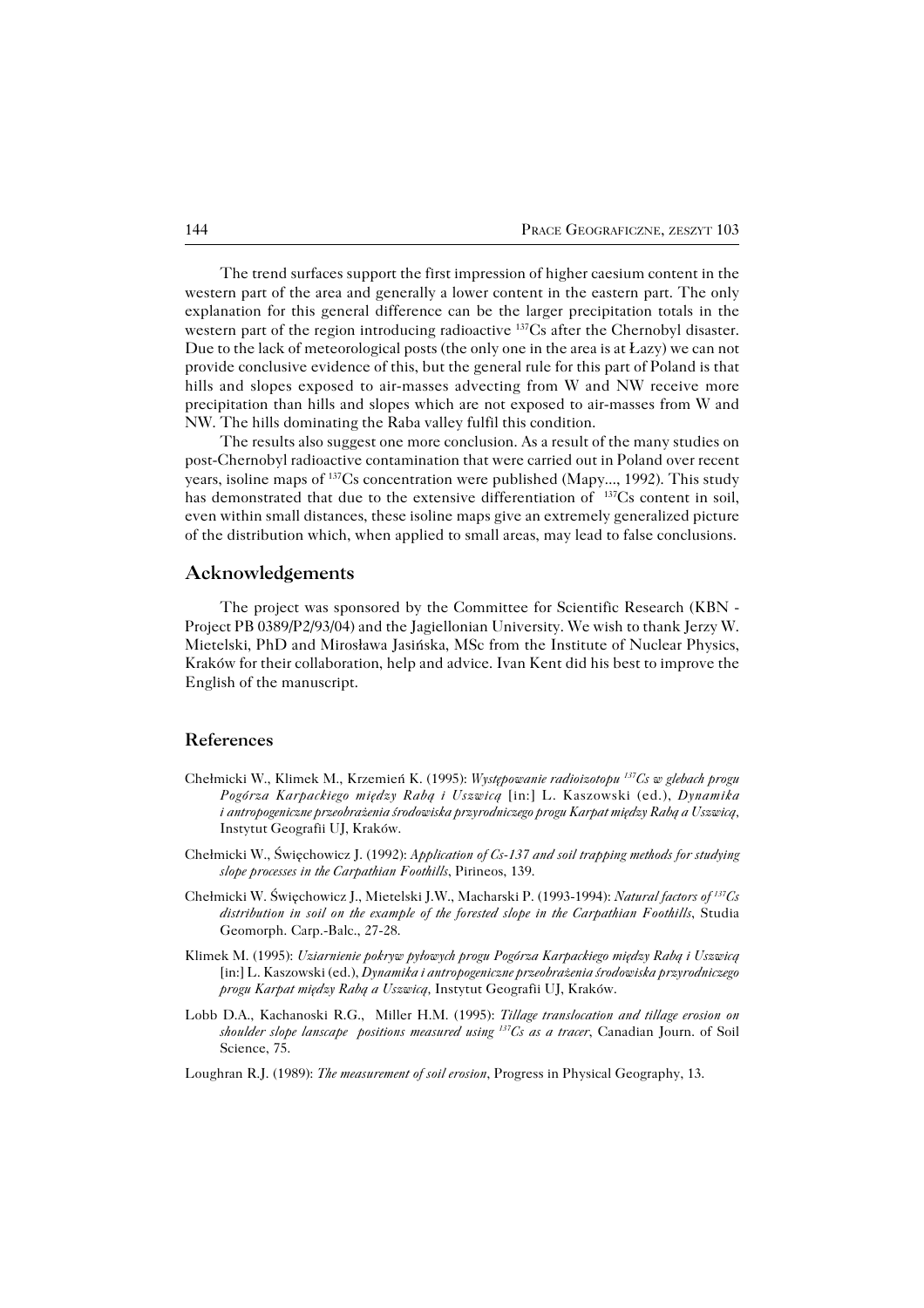- Loughran R.J., Campbell B.L., Elliott G. L. (1990): *The Calculation of Net Soil Loss Using Caesium− 137*, [in:] J. Boardman, I.D.L. Foster, J.A. Dearing (eds), *Soil Erosion on Agricultural Land*, John Wiley & Sons.
- Martz L.W., De Jong E. (1987): *Using cesium−137 to assess the variability of net soil erosion and its association with topography in a Canadian landscape*, Catena, 14.
- Mietelski J.W. (1989): *P.I.M.P. − konwersacyjny program analiz widm promieniowania gamma zdetektora germanowego na komputerze klasy IBM PC*, Raport IFJ, 1435/S.
- Quine T.A., Govers G., Walling D.E., Zhang X., Desmet P.J.J., Zhang Y., Vandaele K. (1997): *Erosion processes and landform evolution on agricultural land − new perspectives from caesium− 137 measurements and topographic−based erosion modelling*, Earth Surf. Proc. and Landforms, 22.
- Schuller P., Handl J., Trumper R.E. (1988), *Dependence of the <sup>137</sup>Cs soil−to−plant transfer factor on soil parameters*, Health Physics, 55.3.
- Skiba S., Drewnik M., Klimek M. (1995): *Gleby pyłowe progu Pogórza Karpackiego między Rabą iUszwicą* [in:] L. Kaszowski (ed.), *Dynamika i antropogeniczne przeobrażenia środowiska przyrodniczego progu Karpat między Rabą a Uszwicą*, Instytut Geografii UJ, Kraków.
- Strzelecki R., Wołkowicz S., Szewczyk J., Lewandowski P. (1993): *Mapy radioekologiczne Polski 1:750 000*, cz.I, cz.II, PIG, Warszawa.
- Walling D.E., Quine T.A. (1990): *Use of Caesium−137 to Investigate Patterns and Rates of Soil Erosion on Arable Fields* [in:] J. Boardman, I.D.L. Foster, J.A. Dearing (ed.), *Soil Erosion on Agricultural Land,* John Wiley & Sons.
- Walling D.E., Quine T.A. (1992): *The use of caesium−137 measurements in soil erosion surveys* [in:] J.Bogen., D.E. Walling, T. Day (eds), *Erosion and Sediment Transport Monitoring Programmes in River Basins*, IAHS Publ., 210.
- *Zmiany sytuacji radiologicznej środowiska Polski w okresie dziesięciu lat po awarii w Czarnobylu* (1996), Biblioteka Monitoringu Środowiska, PIOŚ, Warszawa.

# **Przestrzenne zróżnicowanie koncentracji <sup>137</sup>Cs w glebach progowej części Pogórza Karpackiego między dolinami Raby i Uszwicy**

#### **Streszczenie**

Przestrzenne zróżnicowanie koncentracji 137Cs w powierzchniowej warstwie gleby określono dla progowej części obszaru Pogórza Karpackiego między Rabą a Uszwicą oraz dla przylegającego do niej od północy − fragmentu Kotliny Sandomierskiej.

Dla uniknięcia wpływu położenia morfologicznego na koncentrację 137Cs w wyniku zachodzących na stokach procesów erozji, transportu i depozycji materiału glebowego, punkty